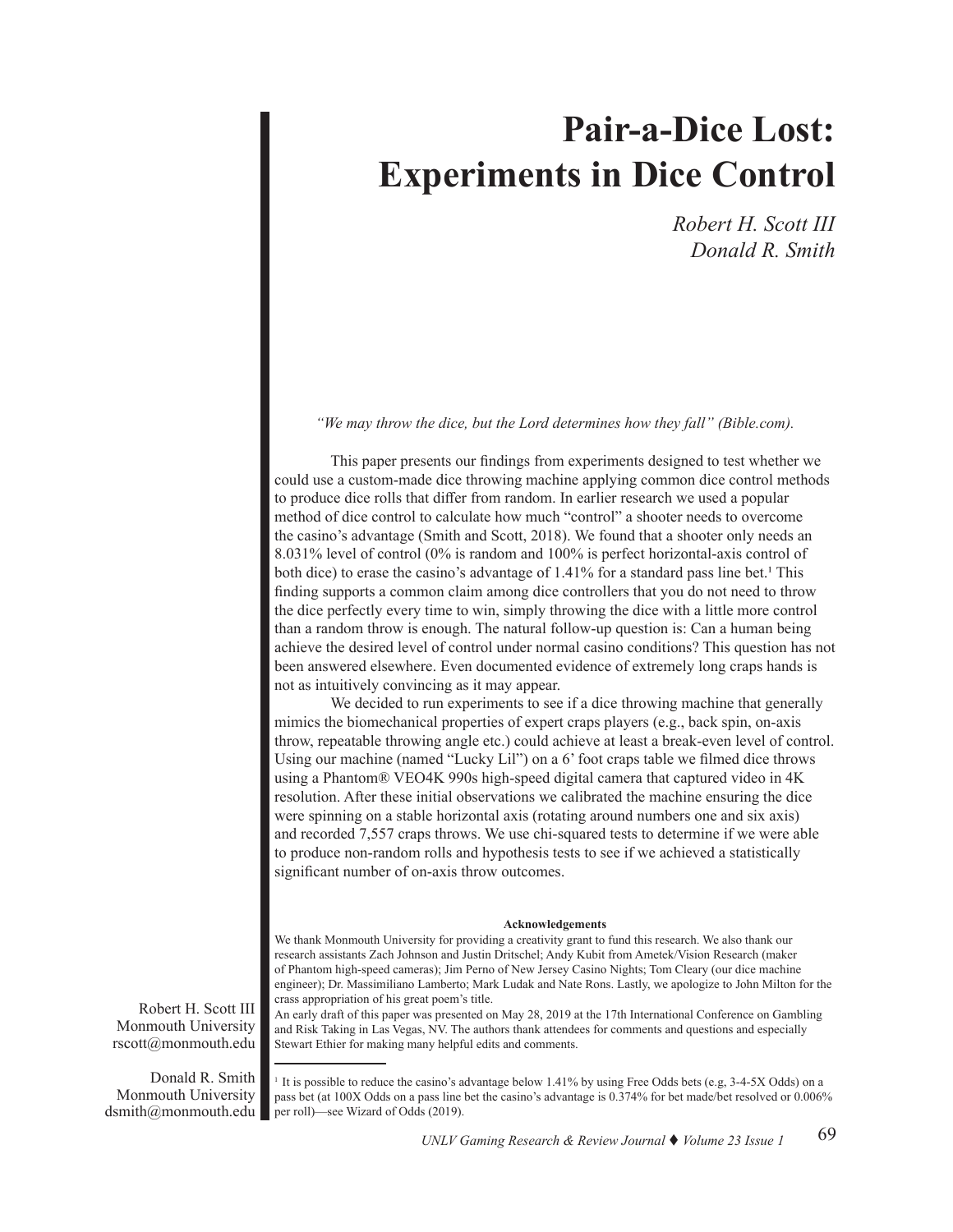#### **The Mystique and Business of Dice Control**

 On May 23, 2009 at the Borgata Casino in Atlantic City, New Jersey, Patricia Demauro broke the longest craps roll world record.<sup>2</sup> She rolled 154 times for 4 hours and 18 minutes (Suddath, 2009). This New Jersey grandmother had only played craps once before her world record. The previous record was held by Stanley Fujitake who placed a \$5 pass line bet and went on to roll 118 times over a period of 3 hours and 16 minutes at the California Hotel (The Cal) in Las Vegas, Nevada on May 28, 1989.<sup>3</sup> This record earned Fujitake the nickname "The Golden Arm." The casino reviewed the surveillance tape to verify Fujitake's roll. The Cal has a glass-encased bronze cast of Fujitake's hand holding a pair of dice from that night's historic roll. Nearby there are many small plaques commemorating shooters' membership into the Golden Arm Club, which requires at least one hour of successful craps rolls. There is also a platinum wall reserved for those who rolled for at least 90 minutes or have more than one one-hour roll. The Golden Arm himself is a multi-platinum member having rolled over one hour four times. Every year since 1989 The Cal hosts the Golden Arm Craps Tournament (during the end of April in recent years).

 In Claire Suddath's Time (2009) article on Demauro the statement was made that the odds of her roll were "roughly 1 in 1.56 trillion." However, those are the odds of not throwing a seven during 154 rolls—i.e.,  $1/(5/6)^{154}$ . But that is incorrect because in the come-out roll (first phase of the game) rolling a seven is a win not a loss and the game continues. The only way a craps hand (or shooter's hand) ends is throwing a seven during the point cycle (i.e., sevens out). Therefore, Demauro undoubtedly threw many sevens during her momentous craps hand, but never during the point cycle. Calculating the odds of a single craps roll is straightforward using simple probabilities (e.g., the odds of throwing two dice that total seven is 6/36 or 1/6). Determining the length of a craps hand, however, is non-deterministic, meaning it is not possible to calculate the odds of a world record-breaking craps hand using simple probability. Stewart Ethier and Fred Hoppe (2010) identified two methods for calculating the tail probabilities for the length of craps hands. The first method is by recursion and the second was developed by Peter Griffin based on a Markov chain.4 Their calculations show the odds of having a craps hand last 154 rolls is one chance in 5.59 billion. The expected length of a shooter's hand is 8.52551 with a standard deviation of 6.785 rolls. This means a shooter can expect to roll 8 to 9 times during an average craps hand.

 Is breaking the world record or gaining membership in the Golden Arm Club luck or skill? If enough hands of craps are played then a string of good rolls is inevitable, though the hand length becomes increasingly unusual as the number of rolls continues. The fact that someone beat long odds and rolled 154 rolls seems miraculous since 5.59 billion is a large number of craps hands and it seems unlikely that there have been so many attempts. However, using simple estimates, we find that the number of hands played at all craps tables across the world is large. Although a precise calculation of the number of attempts is impossible, we here attempt an order of magnitude calculation. There are over 3,000 casinos worldwide (World Casino Directory, 2019). If each casino averages five craps tables in play, there are 15,000 active tables worldwide. If each craps table averages 100 hands per day, there are 1,500,000 hands per day, or roughly 550,000,000 attempts per year. Over a twenty-year period, this results in roughly 11

<sup>&</sup>lt;sup>2</sup> There is no official record keeper of craps hands, so the title of world record is ambiguous. As to accuracy, after Stanley Fujitake's historic craps hand the casino reviewed the surveillance tape to verify the rolls. It is expected casinos would verify any unusually long craps hands.

<sup>&</sup>lt;sup>3</sup> There is a long-held rumor that the craps table that Stanley "The Golden Arm" Fujitake used (table 3) was later taken out back of the casino, chopped up and burned.

<sup>4</sup> Their analyses are not germane to this paper; however, it is encouraged that anyone interested in understanding the probabilities related to craps hands see Ethier and Hoppe's (2010) paper or Stewart Ethier's book "The Doctrine of Chances" (2010)—especially chapter 15.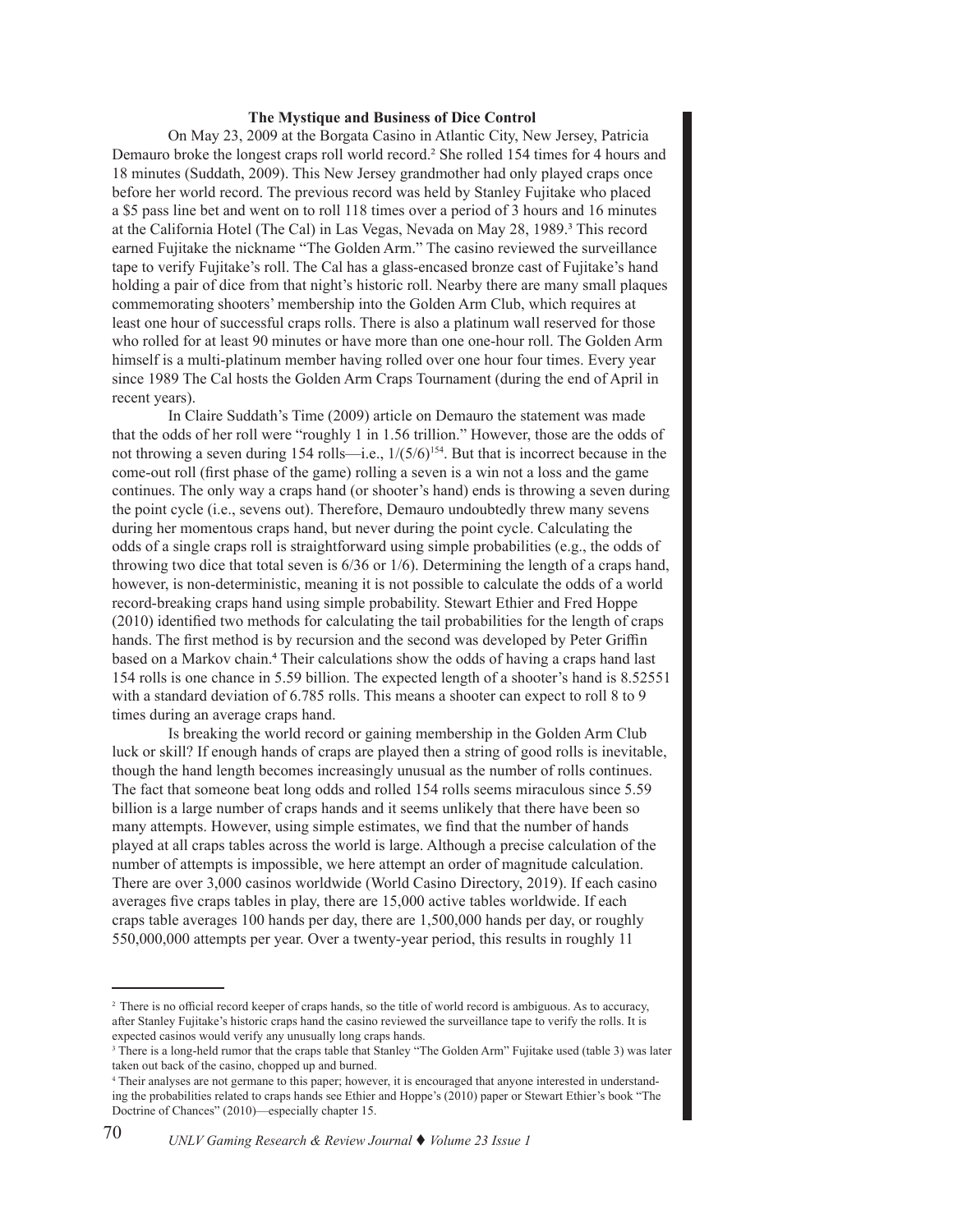billion craps hands. Although one might argue with the specifics given here, it appears that having a craps hand last 154 rolls, while still remarkable, is not miraculous (unless it happens to you, of course).

Dice controllers believe that dice can be thrown with enough precision to beat the odds (slightly). The argument by those who promote dice control is that a talented dice thrower who practices regularly is no different than a good putter in golf or threepoint shooter in basketball—i.e., with enough practice and some skill, some manageable control is possible. An element of luck exists in all things; however, statistics gives us the ability to tease away the rare lucky/unlucky streaks from predictable results. There are many variations of dice control, but the intentions are all the same—produce dice rolls that result in desired numbers (or avoid losing numbers). There are many books, videos, computer programs, seminars and private instructors that teach dice control methods. Weekend dice control seminars can cost well over \$1,500. Some people, therefore, have strong financial incentives to promote the idea that dice control works.

To our knowledge, no independent peer-reviewed study exists that attempts to prove or disprove the possibility of dice control in craps. There are at least two possible reasons for this: First, physicists, mathematicians, engineers et al. who are likely to test this theory understand the nature and probabilities associated with dice throws and have discarded the possibility out of hand. Second, people have run experiments, but for either personal or professional reasons have not published the results. For example, if someone found that dice control is possible, they might keep this information secret so that casinos do not adopt strategies to thwart their efforts or ban the practice. On the other hand, it is possible casinos or similar entities have tested the possibility of dice control and disproved it. Perhaps this explains why many dice control seminars are held in casinos, which may be analogous to having a safe-breaking seminar in a bank. No bank or casino would allow it, if the seminars were effective. But if the seminars generate interest in craps and convinces some people that they can control dice outcomes (even if they cannot) then casinos are smart to welcome dice control seminars.

In addition, craps players are susceptible to the illusion of control, which is a concept developed by Ellen Langer (1975; 1977). She found that people had greater confidence in an outcome when they were in control of initial conditions. Coincidentally, one of her experiments involved throwing dice and whether being the thrower of the dice influenced their confidence or not (which, of course, it did). Thus, craps is the perfect game to induce illusion of control—it is the only casino game someone has control over the gambling objects (dice), so the feeling of control is higher than in a game such as roulette where bettors are mere bystanders to the croupier. The gambler's fallacy is also applicable in craps. Future rolls are not influenced by previous rolls. The dice combinations are fixed and thus unchanging. The idea that certain numbers appear more/ less often is a result of small sample sizes and variance more than any "behavior" of the dice. This notion is closely associated with the hot hand fallacy in basketball, which states that if a player successfully makes multiple shots early in a game then that player is considered hot and thus more likely to make future shots (Gilovich, Tversky & Vallone, 1985). When a craps shooter has a hand with multiple rolls (and many pass line bet wins) then the shooter is considered "hot," and some people will bet based on this belief. The hot hand fallacy shows that random sequences (or variance) can induce an illusion of control—craps shooters revert to expected means just like basketball players. Streaks happen and under the right circumstances can appear correlated (i.e., a streak followed by another streak), which can further propagate the illusion of control.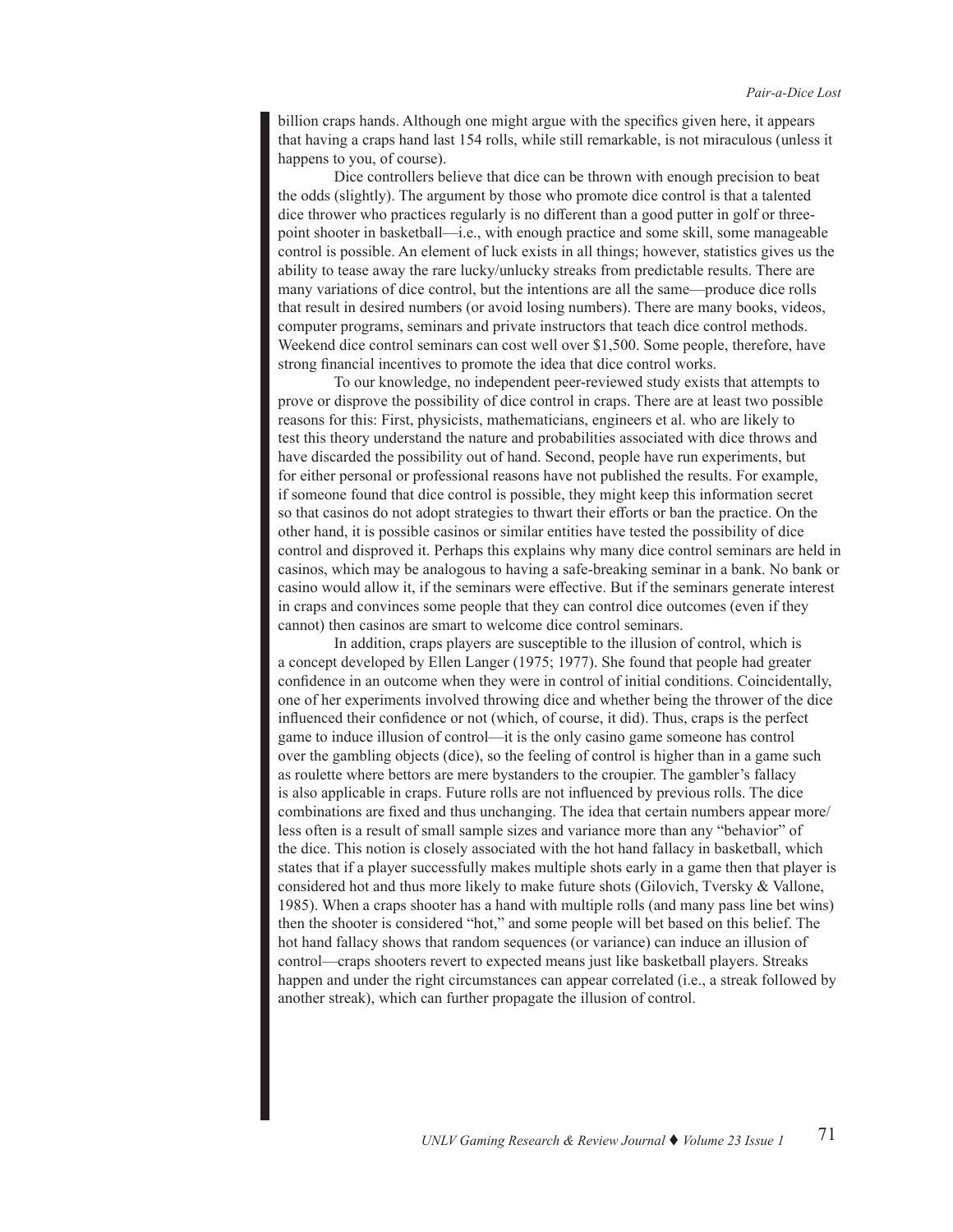#### **Dice Control in Craps**

 There are several methods of dice control. The one we studied in our previous research (Smith & Scott, 2018) involves two primary factors.<sup>5</sup> First is dice setting, which requires arranging the dice so the front-facing numbers (four per die—sixteen outcomes in total) are more likely to produce desired rolls by minimizing the chances that the side numbers end up on top. Casino dice are cubes with the same dot (or pip) orientation opposing sides always sum to seven (i.e., six is always opposite the one and five is always opposite the two). Dice controllers (in general) believe this pip orientation creates an opportunity. For example, if we want to reduce the chance of rolling a seven during the point cycle then we could use a variety of dice sets where the front-facing numbers are less likely to add up to seven when thrown on their horizontal axis, thus having a greater likelihood of settling on a front-facing number (minimizing side numbers) producing desired results. Second, is a backward spinning on-axis throw that hits the back (pyramidal lined) wall with minimal force. The explanations for backspin include (a) keeping dice rotating on-axis (think: gyroscopic wheel) and (b) slowing the dice when they hit the table, thus reducing their energy before hitting the back wall.

## **Why Dice Control Might Be Possible**

 While statistics and physics makes it clear that dice control is a myth; there are modern examples of games that were considered unbeatable succumbing to superior analysis. Roulette, once considered unbeatable, is now debunked. In the 1970s a group of graduate student physicists nicknamed the Eudaemons developed models that when combined with computers could predict where a roulette ball would land in a certain quadrant of the roulette wheel (see Bass, 1985; Poundstone, 2005; Small and Tse, 2012). You need the wheel speed, ball speed and a few other parameters to reduce randomness. Improving predictability even a small amount is profitable because roulette's payoff is large. A trio in 2004 were detained by police for using a laser-enabled cell phone at a casino in London to *win* £1.3 million (Kucharski, 2016). Persi Diaconis, Susan Holmes and Richard Montgomery (2007) used a high-speed camera to study coin tosses and found that using a machine they could generate exact results every time; thus, "coin tossing is 'physics' not 'random'" (p. 211). Marcin Kapitaniak et al. (2012) show that dice rolls are deterministic (thus not chaotic) if one knows the initial conditions. This is the first analysis we are aware of that finds dice rolls are not random. The study does, however, throw the dice via a machine that slides the dice to a small drop-off onto a smooth glass surface. These conditions are quite dissimilar from a casino craps table, but it is the first peer-reviewed article that finds this result using a high-speed camera and basic mechanics.

Our earlier research shows that if 0% control is random and 100% control is perfect horizontal axis control a shooter only needs to control the dice at a level of 8.031% to break even when using a standard pass line bet. Thus, not much control is needed, so it sounds possible. Many people accept that sports require skill and with practice and good coaching people can become better at physical activities such as golf, tennis, darts, billiards etc. So, dice control may be a matter of enough purposeful practice.

#### **Why Dice Control Might Not Be Possible**

 From the standpoint of quantum-mechanical physics all outcomes are inherently probabilistic and inherently not totally predictable. However, when one considers large objects such as dice, the probability of deviation from predictions made using Newtonian (deterministic) mechanics is negligibly small. In theory, replication of the initial conditions would result in almost certain replications of the outcomes. However, exact replication of the initial conditions is never possible by machine or human. So, the key

<sup>&</sup>lt;sup>5</sup> A possible third factor is the grip; however, this varies between dice controllers. While many different grips exist, the most common is an overhand three-finger grip where the dice are together, and the thumb is on the middle seam of the dice with the middle and ring fingers on the front of each die.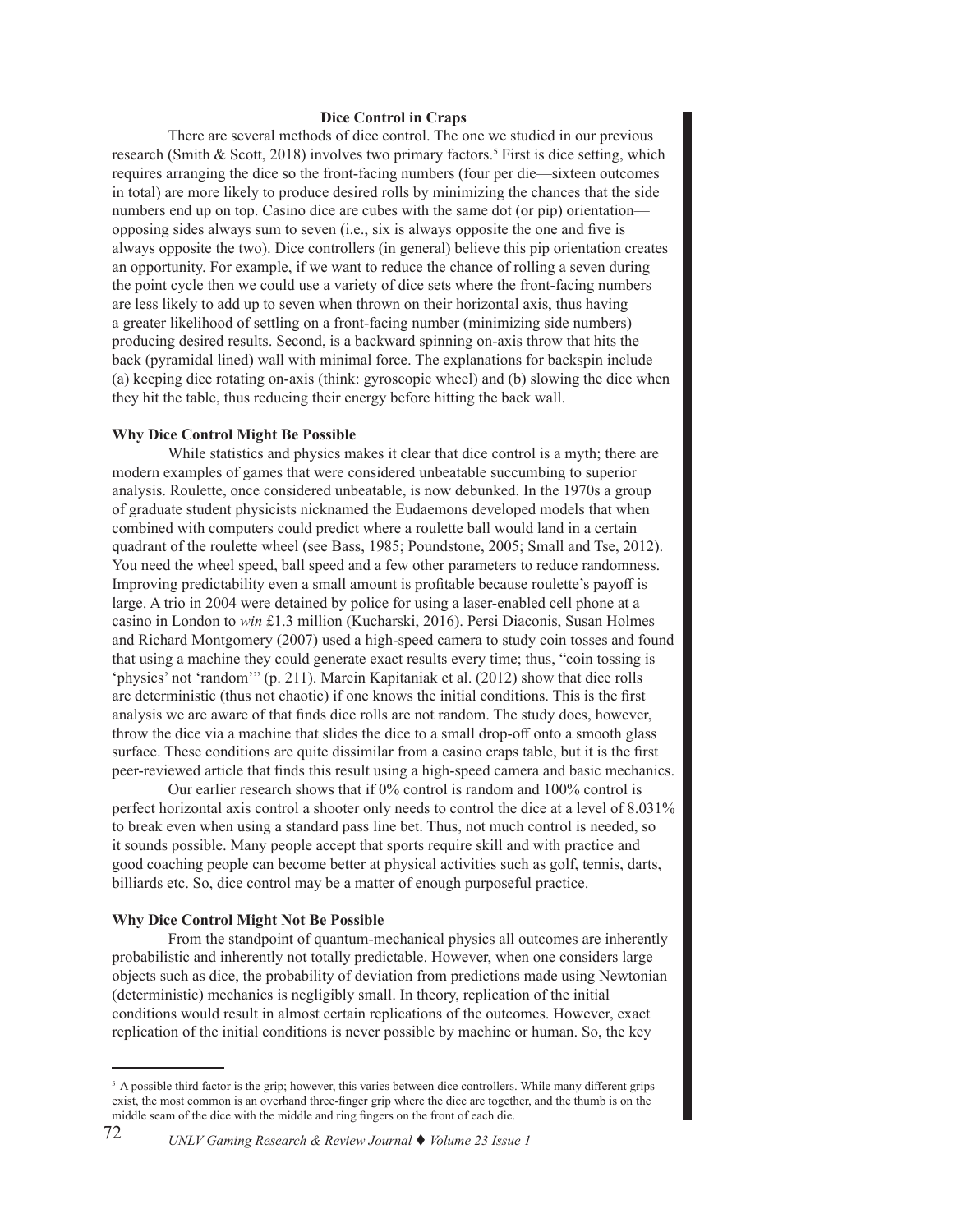question is: Under casino rules can a human, or in our case a machine, replicate initial conditions 'close enough' to attain a replication of outcomes (at least probabilistically)?

Intuitively a well-designed machine can replicate initial conditions much better than any human. So intuitively, if humans can control dice, a machine can be built that will control dice. That is why a properly designed and built machine can possibly shed light on whether or not human dice control is possible. For example, there are machines that shoot basketballs as well or better than humans (see Salo, 2019).

If we are assuming deterministic equations of motion, an important question is how closely do the initial conditions need to be replicated for the outcomes to be replicated? Many deterministic equations (such as used for weather prediction) over a long enough time period diverge unrecognizably based on miniscule changes in the initial conditions (the so-called "butterfly effect"). Are the equations of motion for dice mechanics within casino rules in this category?

A bouncing object with sharp edges and corners intuitively is extremely sensitive to extremely small changes in initial conditions on each bounce. These changes further compound based on movement differences over time between the bounces. An analogy might be to have a pitching machine pitch to a hitting machine that hits balls to another hitting machine. By the time the ball got to the second hitting machine any small changes in the previous trajectory would become highly magnified. Having a third hitting machine would make it even worse. Bouncing casino dice may be equally chaotic.

#### **Previous Dice Control Tests**

 The only verified real world test of dice control was undertaken by Stanford Wong in 2004. Stanford Wong (gambling pseudonym of John Ferguson) is a popular gambling author and creator/operator of the website BJ21.com. His book "Wong on Dice" (2005) details his interest in craps that started in 2004 and is what generated our interest in this topic. After practicing dice control techniques Wong learned dice control at a seminar and from private instruction then he started playing at casinos. He recorded the results of his rolls and showed he was able to throw non-random dice to a statistically significant degree. His patrons (called green chip members—green chips at casinos are typically valued \$25) were not convinced. So, Wong posted the following challenge on his website:

"I propose doing it in real games, on full-sized tables in various Las Vegas Casinos. I'll have some way of signaling to the monitor ahead of time when I want the next roll to count. Those rolls will be by either me or other crapshooters at the table. We won't have to argue over whether the dice bounce off the back wall; if the casino accepts the roll, we will accept it for our challenge. I propose monitoring 500 such rolls, a number that probably can be reached in two days. 500 random rolls are expected to include 83.3 sevens." (Wong, pp. 103-104).

The over/under was set at 79.5 sevens over 500 rolls with caps set by bettors— Wong allowed a cap of up to \$100,000 on the overs (i.e., people betting against him). So, if the total number of sevens was 78 (1.5 under the expected value) and someone bet \$1,000 on the under then that person would win \$1,500 (1.5 times his/her bet). Volunteer monitors were recruited, and bets were taken. Wong enlisted rolling help from Little Joe Green—one of his green chip members. Rolls were recorded by multiple monitors and all rolls were legal casino craps throws (none were called "no rolls" by the dealers nor disputed by the monitors). Wong and Green only tried to throw non-sevens to make the challenge move more quickly and ease interpretation. The results are in Table 1.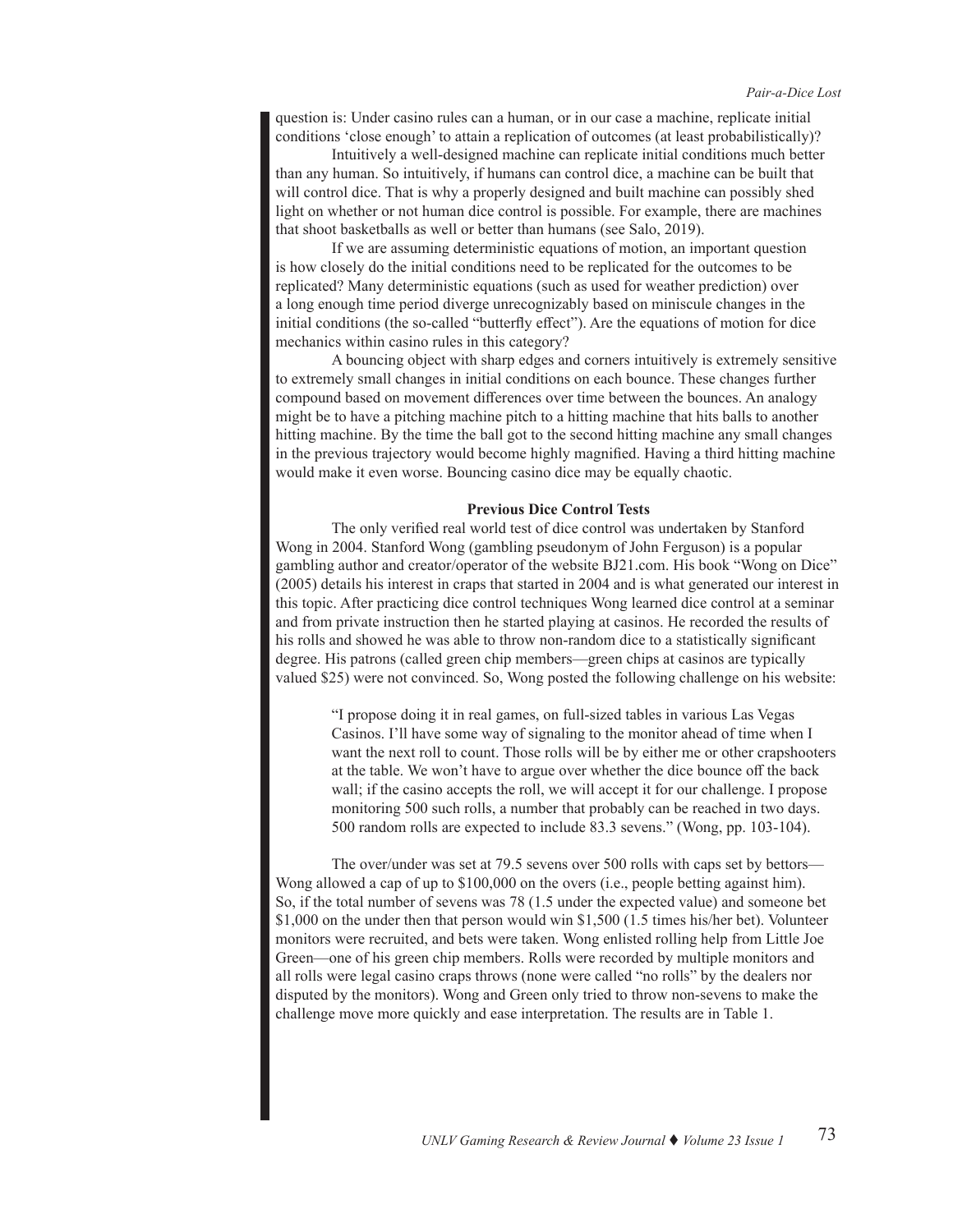Table 1 *Results from Stanford Wong's dice challenge in 2004 (exact date withheld by Wong).*

| <b>Shooter</b>   | Number of Rolls | Number of Sevens | Percent Sevens |
|------------------|-----------------|------------------|----------------|
| Stanford Wong    | 278             | 45               | $16.2\%$       |
| Little Joe Green | 222             | 29               | $13.1\%$       |
| Total            | 500             | 74               | 14.8%          |

Source: Wong (2004).

The unders won their bets with room to spare. The odds of rolling so few sevens is 14.8% (simple odds—binomial test); however, this is not quite a statistically significant result. The standard deviation of a random 500 craps rolls is  $\sqrt{np(1-p)}$  or

ī  $\sqrt{\frac{1}{6}G}$ , which equals 8.  $\overline{33}$ . This finding shows that Wong's dice challenge outcomes  $\frac{1}{6}$ ), which equals 8.33

were a little more than one standard deviation less than the expected value (z-score of -1.12) of a random roll. Using the binomial distribution, we know that the probability of rolling 74 or fewer sevens over 500 rolls is 14.41%—or using a normal distribution the probability is 13.1%. Typically, empiricists want a p-value of  $\leq 0.05$  (or  $\leq 5\%$ ). Thus, while Wong's challenge did produce fewer rolls than expected (i.e., 1.12 standard deviations below the mean), the difference was not statistically significant. The results, however, do show promise and they did produce fewer sevens than expected—costing several knowledgeable gamblers some money.

 Stanford Wong's challenge begs the question of whether dice control is actually possible with a large number of consistent throws. We could program a computer to run simulations, which is interesting, but not real enough to be convincing. The only way to see if dice control is possible is to test it in real-world conditions using a machine that can produce consistent throws that adhere to the tenets of most dice controllers.

#### **Dice Throwing Machine: Lucky Lil'**

 In order to test whether dice control is possible, we needed a machine that, as much as is reasonably possible, could generate throws that mimic the techniques of experienced dice throwers. We considered many different designs. The machine needed to fill certain criteria: First, it needed to produce backspin since this is an important component of dice control—thus producing an on-axis spin. Second, it needed to be adjustable—particularly the angle of the throw (flat (0-degrees) to 45-degrees), speed of the throw and rate of backspin. Third, it needed to be sturdy, so it could last through thousands of throws consistently. Fourth, it needed to be simple to operate.

 We needed a machinist with an understanding of craps. On a recommendation from a friend, we posted an ad on The Home Machinist! listing what we were looking to do. Fortunately, Tom, a retired engineer living near Atlantic City (go figure) answered our ad. We came to him with vague ideas of how the machine should function and what materials we wanted. He then went to work and produced Lucky Lil', a spring loaded, aluminum dice throwing machine that exceeded our expectations.6 Figures 1 and 2 below offer a side view and top view of Lucky Lil', respectively.

<sup>&</sup>lt;sup>6</sup> Named by Tom in honor of his granddaughter.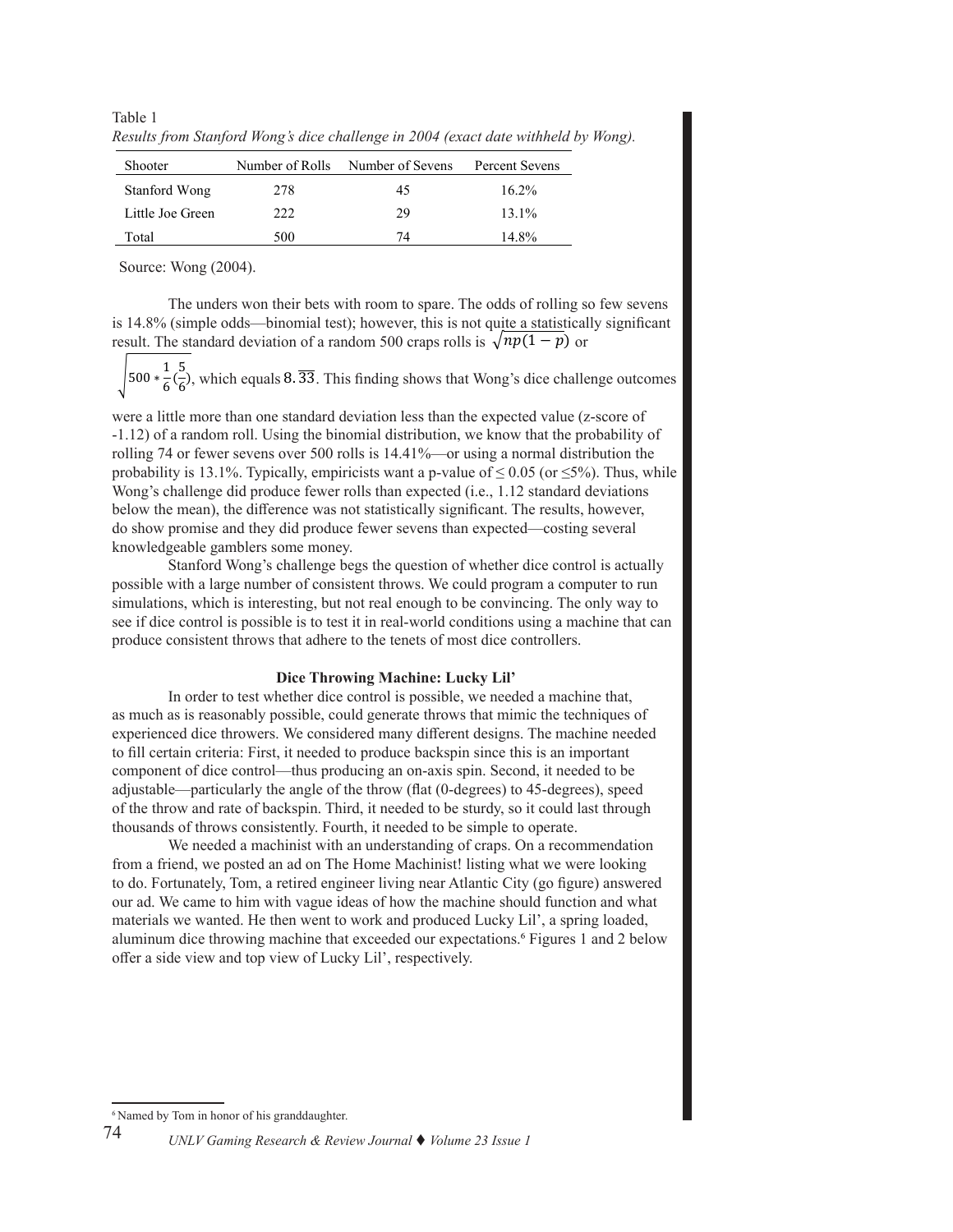

Figure 1: Side view of Lucky Lil' Source: Photograph taken at Monmouth University by Prof. Mark Ludak (July 1, 2019).



Figure 2: Top view of Lucky Lil' Source: Photograph taken at Monmouth University by Prof. Mark Ludak (July 1, 2019).

Lucky Lil' weighs 16 pounds (7.3 kg). Its dimensions (height, width and length) are 13.5" x 11.3" x 26.3". The height of the machine matches the release height of the dice using an overhand grip with backhand swinging throw (as is common among dice controllers). The machine has three speed settings that are notches that lock the spring pull-back rod: speed notch 1 throws the dice about 5-6 miles per hour (8-9.7 kph); speed notch 2 is 10-11 mph (16-17.7 kph); and speed notch 3 is 19-20 mph (30.6-32.2 kph). The machine's angle can be adjusted from 0-degrees (flat) to 45-degrees—the effective launch angles are higher because of the rammer bar that pushes the dice up at launch. The last feature is the backspin, which is generated by using a rounded aluminum bar that adjusts in height from position A  $(0.05$ "); B  $(0.125$ "); C  $(0.25$ "); D  $(0.373)$ " and E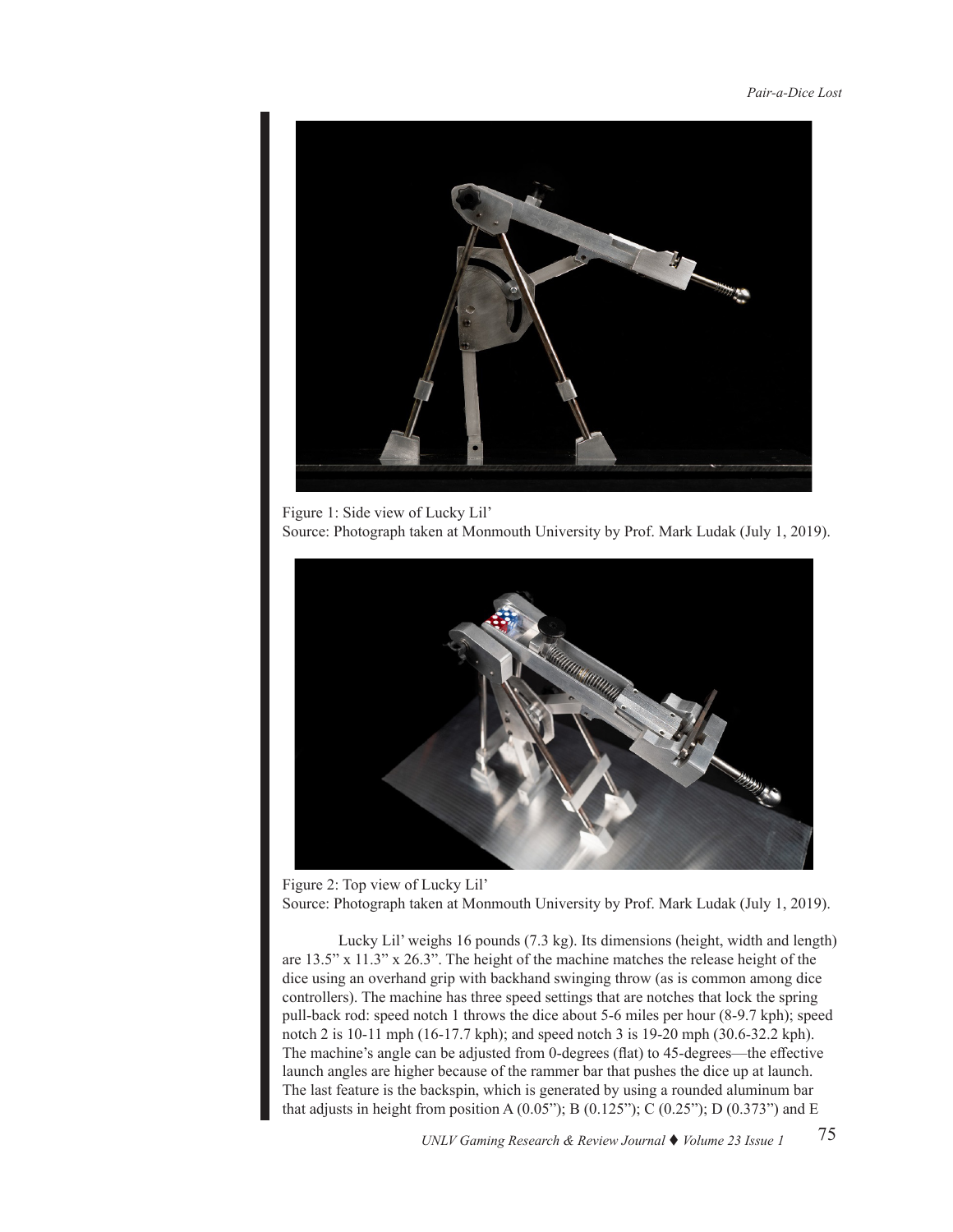(0.465"). Position A produced maximum spin, but little forward motion, so we never used it. Position B produces ~520 RPM of backspin at launch, which did not match our practice throws by hand. Position E produces a small amount of forward spin, which we do not want. Position D produces no spin (flat or knuckleball). All of our throws (except later ones) are set at position C that generated a desirable rate of backspin (angular velocity vector) at around 280 rpm at launch.

 We used AAA grade casino dice (bought from a supplier that sells the same dice to casinos) and used a digital micrometer to measure the dimensions of each die (19 mm) and a digital scale to weigh each die (less than one milligram difference at  $\sim$ 8.925 grams each) so that we were using consistent dice.

 Once we had Lucky Lil' we used a Phantom VEO4K 990s high-speed camera to calibrate throws on a 6 foot craps table.7 We found the speed needed to match a normal throw (around 10-11 miles per hour), spin rate (position C) and other minor tweaks and adjustments ensuring smooth delivery of the dice that best mimicked what we observed from dice controllers—particularly an on-axis (around the ones and sixes) backward spinning throw.

## **Experiments and Findings**

 Our strategy (like Wong above) was to simplify our outcomes so they were easy to test. Thus, we used a dice set with the numbers one and six on the sides. If Lucky Lil' can successfully throw the dice on their horizontal axes (i.e., around the ones and sixes) consistently then we should observe statistically significantly fewer ones and sixes. We used Chi-square tests to measure our observed values against expected values.8The null hypothesis of a Chi-square test is that the observed values are no different from the expected values to a statistically significant degree. The alternative hypothesis is that the observed values do differ from expectations. If our machine can control the dice in a way that minimizes ones and sixes, then we should get low p-values. We also developed hypothesis tests that measure if the machine was able to produce break-even fewer numbers of ones and sixes—thus verifying the dice are landing on-axis more often than expected.

We launched our dice together (contiguous or side-by-side) as most dice controllers recommend. We did use two different colored dice so we could analyze each die individually (or as a pair). Our first set of throws (n=1,400) were short rolls (i.e., they did not hit the back wall) on a six-foot craps table with Lucky Lil'set at an angle of 20-degrees (producing a launch angle of 35-degrees) with position C spin of ~280 rpm and speed notch 1 (5-6 mph). We used a dice set that put the ones and sixes on the side of the dice—with the expectation that if on-horizontal axis throws were successful we would get fewer ones and sixes than the other numbers. This also allowed us to look at the combined total of the dice as well as capture each die's results individually. The first 1,001 rolls (combining both dice gives us 2,002 outcomes to test) was the only series in our experiment to produce a p-value low enough to be statistically significant (0.06) showing results that diverged from random. The results are below in Table 2:

 $\int x^2 = \sum \frac{(observed - expected)^2}{expected}$ 

*UNLV Gaming Research & Review Journal* t *Volume 23 Issue 1* 76

<sup>7</sup> Andy Kubit (Ametek/Vision Research that makes Phantom cameras) went above and beyond to help us take many excellent videos of Lucky Lil' tossing dice.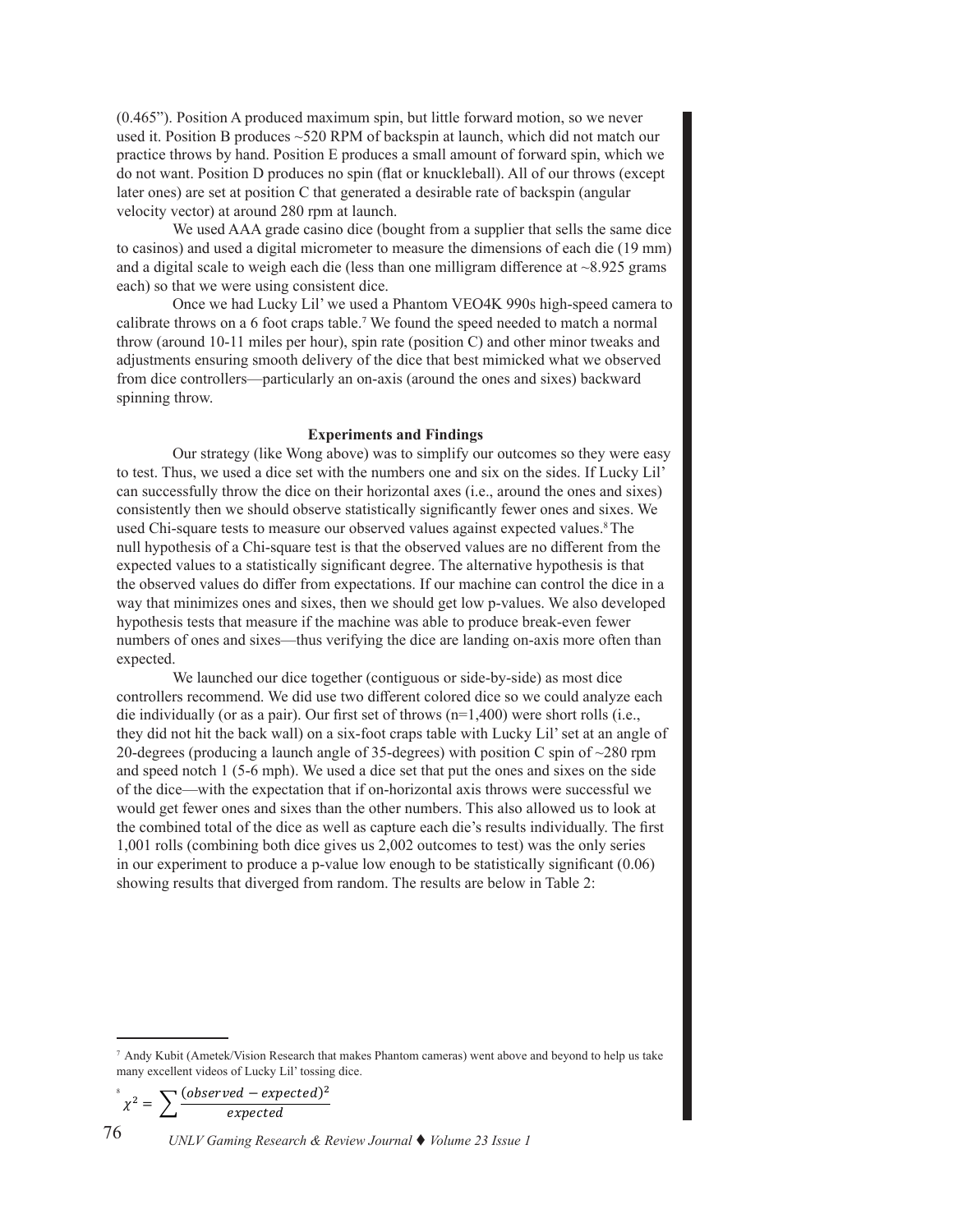| Table 2                                |
|----------------------------------------|
| First experiment results ( $n=2,002$ ) |

| Dice                   |          |         |         | 4         |           | n       |
|------------------------|----------|---------|---------|-----------|-----------|---------|
| Observed               | 325      | 367     | 353     | 316       | 295       | 346     |
| Expected<br>Difference | 333.667  | 333.667 | 333.667 | 333.667   | 333.667   | 333.667 |
| (Observed-Expected)    | $-8.667$ | 33.333  | 19.333  | $-17.667$ | $-38.667$ | 12.333  |

The p-value on the Chi-square test was significant at a 10% level (0.06), but we see in Table 2 that fewer ones were thrown than expected (8.667 fewer), but more sixes (12.333 more). It appears the variation among the other numbers was driving the Chi-square results (half higher than expected (2s and 3s) and half were lower than expected (4s and 5s). Since we wanted to reduce the number of ones and sixes (keeping the dice on axis), we developed a hypothesis test where:

> Ho: Observed number of 1s and 6s < Break-even number of 1s and 6s Ha: Observed number of 1s and 6s > Break-even number of 1s and 6s

The total number of 1s and 6s in Table 2 is 671, which is higher than the expected number (667.33), and the break-even number of ones and sixes is 613.74 [(1/3- 0.08031/3)\*2002]. The difference between 671 and 613.74 (and divided by the standard deviation)<sup>9</sup> generated a Z-score of 2.776, which equates to a p-value of 0.002755 (or 0.2755%). Thus, we reject the null hypothesis, finding we did not achieve a low enough number of ones and sixes to break-even with this set of rolls. Thus, our machine was unable to throw the dice on axis to a statistically significant degree. Worse, we produced more ones and sixes (in total) than expected from random, which is the opposite of our goal.

Our second set of throws  $(n=1,300)$  were short rolls with an effective launch angle of 55-degrees using notch 1 and position C still for backspin. Combining results of both dice gave us a sample of 2,600. Results are in Table 3 below.

Table 3 *Experiment 2 results (n=2,600)*

| Dice                   |        |          |        | 4      |          |          |
|------------------------|--------|----------|--------|--------|----------|----------|
| Observed               | 450    | 413      | 469    | 444    | 423      | 401      |
| Expected<br>Difference | 433.33 | 433.33   | 433.33 | 433.33 | 433.33   | 433.33   |
| (Observed-Expected)    | 16.67  | $-20.33$ | 35.67  | 10.67  | $-10.33$ | $-32.33$ |

We can see in Table 3 there were more ones thrown than expected, but far fewer sixes. The Chi-square test generated a p-value of 0.185, which is not significant, but when combined with the results in Table 2 suggest that if dice control has any chance of working, it is with short rolls.

We replicate the break-even hypothesis test used after Table 2 above and find that the number of ones and sixes observed in Table 3 is 851. While 851 is less than the expected number of ones and sixes (866.67), it is not near the critical value of 797.1 to achieve a break-even level of control. Our total of 851 ones and sixes compared to the break-even level of 797.1 generated a Z-score of 2.294, which equates to a p-value of

<sup>9</sup> Standard deviations are calculated using:  $\sqrt{np(1 - p)}$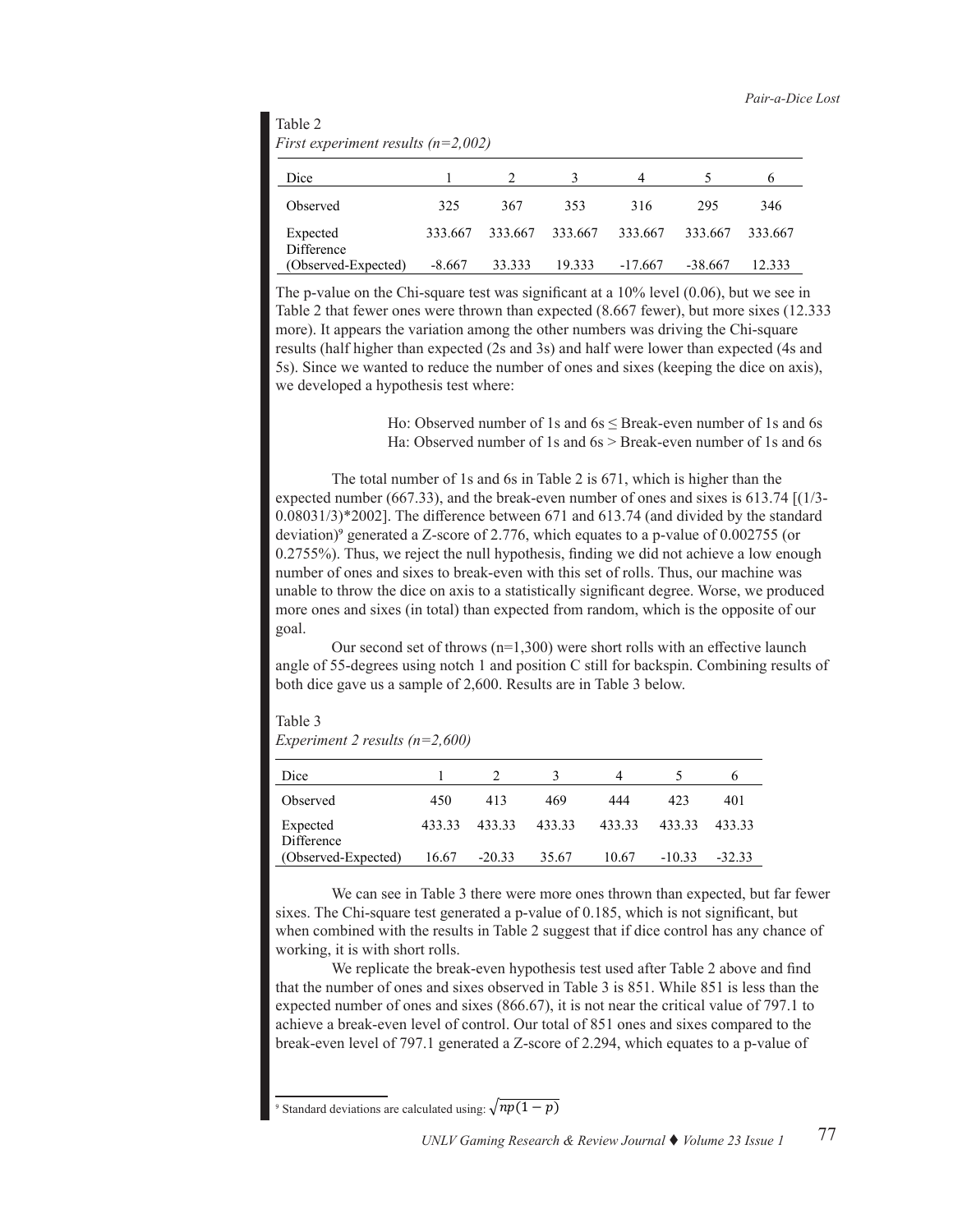0.0109 (or 1.09%). Again, we did not achieve a break-even level of control with these rolls—though the p-value was higher than in the first set of rolls in Table 2.

Our third set of throws (n=3,400) were legal craps throws from four feet with at least one die hitting the back wall. The machine was set at an effective launch angle of 40-degrees, speed notch 2 (10-11 mph) and position C for backspin. We combined the two dice for a total of 6,800 outcomes—presented in Table 4.

| $\frac{1}{1000}$ will be a set to $\frac{1}{1000}$ . The set of $\frac{1}{1000}$ of $\frac{1}{1000}$ or $\frac{1}{1000}$ |         |         |          |         |         |          |  |
|--------------------------------------------------------------------------------------------------------------------------|---------|---------|----------|---------|---------|----------|--|
| Dice                                                                                                                     |         |         |          |         |         |          |  |
| Observed                                                                                                                 | 1150    | 1125    | 1117     | 1141    | 1173    | 1094     |  |
| Expected                                                                                                                 | 1133.33 | 1133.33 | 1133.33  | 1133.33 | 1133.33 | 1133.33  |  |
| Difference<br>(Observed-Expected)                                                                                        | 16.67   | $-8.33$ | $-16.33$ | 7.67    | 39.67   | $-39.33$ |  |

# Table 4 *Third experiment results (n=6,800)*

 The Chi-square test on these rolls generated a p-value of 0.65. We tried combining the dice results to see if perhaps the two together retained some level of correlation; however, this generated a Chi-square p-value of 0.99! We also tested each die individually thinking that perhaps the machine was throwing one die better than the other; however, this did not result in any significant outcomes.

 Using our hypothesis test again to test if we achieved a break-even level of ones and sixes (on-axis throws), we see the total number of ones and sixes was 2,244, which is less than the expected number of ones and sixes (i.e., 2,266.67). However, it is not statistically significantly lower than the break-even number of 2084.63. The Z-score was 4.192, which is a p-value of <0.001. Once again, we did not achieve a break-even number of ones and sixes, so the machine failed to keep the dice on axis more than would happen randomly.

Our fourth and final set of throws ( $n=1,557$ ) were all extreme attempts to produce non-random rolls. We tried setting the machine flush with a hard table with craps felt, but that did not work. Then we made rolls that were flush with a smooth Formica table, but this too did not work. Then we made a series of throws with the machine set at the most extreme spin rate (and various launch angles) to produce as much gyroscopic force as possible to produce on-horizontal axis throws—but none of these extreme experiments produced dice rolls that were different from random nor did they achieve a statistically significant on-axis level of control needed to break-even.

#### **Conclusion**

 This paper outlines the results from our experiments using a machine (Lucky Lil') we had designed and custom built to throw dice that spin on their horizontal axis producing more front-facing numbers (2s, 3s, 4s, and 5s) and reducing the number of ones and sixes (side numbers). Using a Phantom VEO4K 990s high-speed digital camera we calibrated Lucky Lil' to produce throws that best matched our observations of real craps throws—keeping the dice spinning on their one/six axis. We then recorded 7,557 craps rolls using various settings that matched human dice throws. Most of our rolls used position C for the backspin that created ~280 rpm at launch. Our first tests were short rolls at a launch angle of 35-degrees at speed notch 1 (5-6 mph) that did not hit the back wall. Our first 2,002 rolls using this setup were the only series to produce outcomes that differed from random using Chi-square tests (p-value was 0.06). However, the differences in the results were not the result of fewer ones and sixes (as hoped). We then changed the launch angle of Lucky Lil' to an effective level of 55-degrees. These 1,300 rolls (2,600 total dice outcomes) did not produce results significantly different from random; however, the p-value was closer to showing non-randomness at 0.185. But again, we did not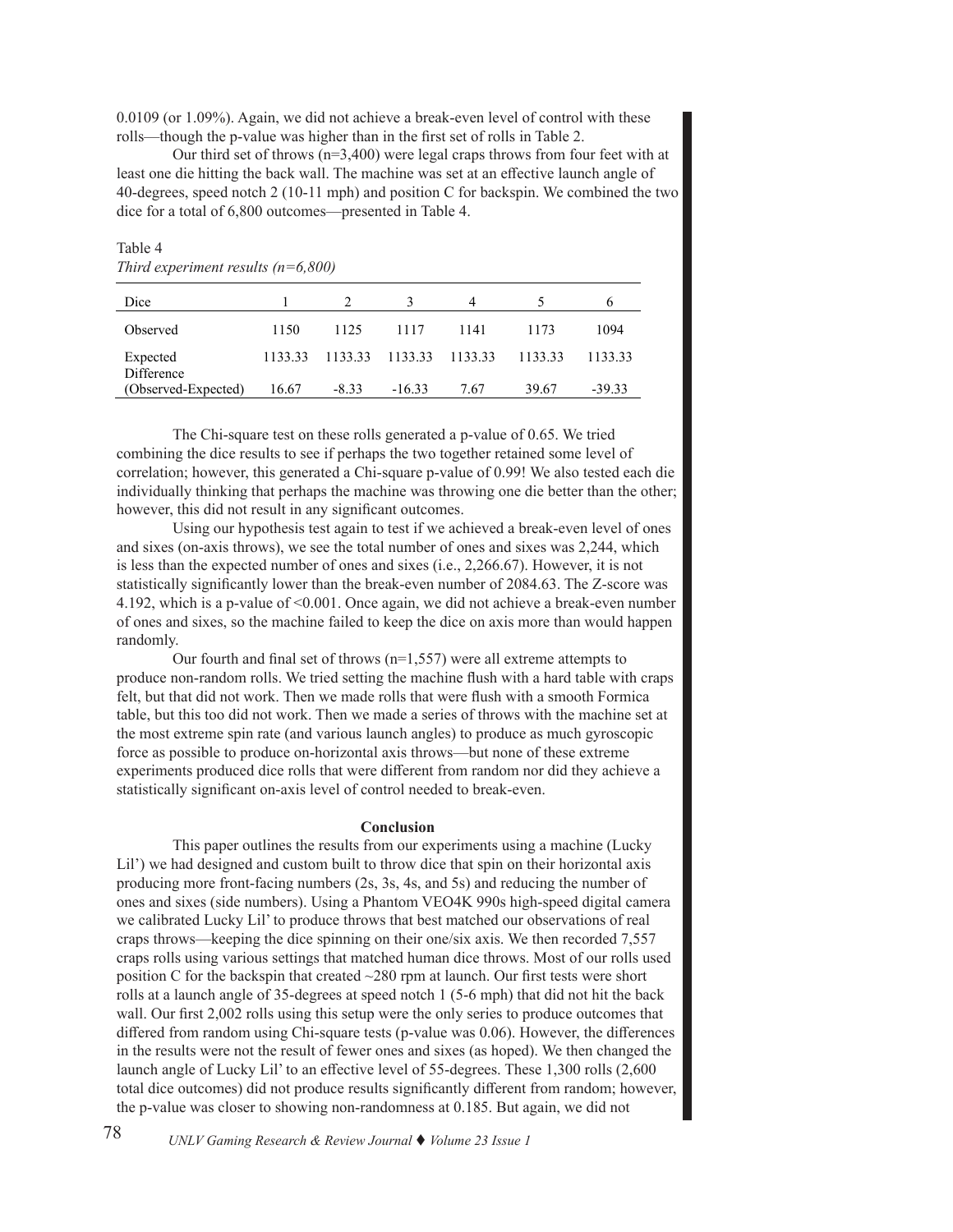#### *Pair-a-Dice Lost*

produce a statistically significant fewer ones and sixes Next, we made legal craps throws that hit the pyramidal backwall from four feet away using speed notch 2 (10-11 mph) at an effective launch angle of 40-degrees still using position C for backspin. These rolls were not significantly different from random and did not produce fewer ones and sixes. Lastly, we tried many extreme throwing methods to try and produce rolls that resulted in fewer ones and sixes, but none of our efforts worked.

This paper outlines our attempts to answer the question: Can a dice throwing machine attain the desired level of control under normal casino conditions? The relation to the human question is the fact that a machine can often be built to attain a level of consistency in mechanical outcomes far beyond abilities of the best humans. Our machine failed to attain the desired consistency we hoped to produce. However, even in this failure, we believe that the effort did shed considerable light on the possibility of either a human or a machine attaining such a level of control. Although a more sophisticated machine can be built, or the parameters further tweaked, we are much more skeptical than before we started that such control by either a machine or a human is possible. Considerable effort was expended to replicate throwing conditions by Lucky Lil' that might make control possible. Not only is there a lack of statistical support for control, but our high-speed camera videos show the chaotic behavior of the dice being thrown off-axis after a very few bounces. Our throws were consistently on-axis, such that if the dice landed on a super soft surface (think mud) the dice would land on the front-facing numbers (2s, 3s, 4s and 5s); but once the dice hit the craps table they quickly scrambled. While we do not expect our experimental findings to be the final word on dice control, we do hope it stimulates further discussions and experiments.